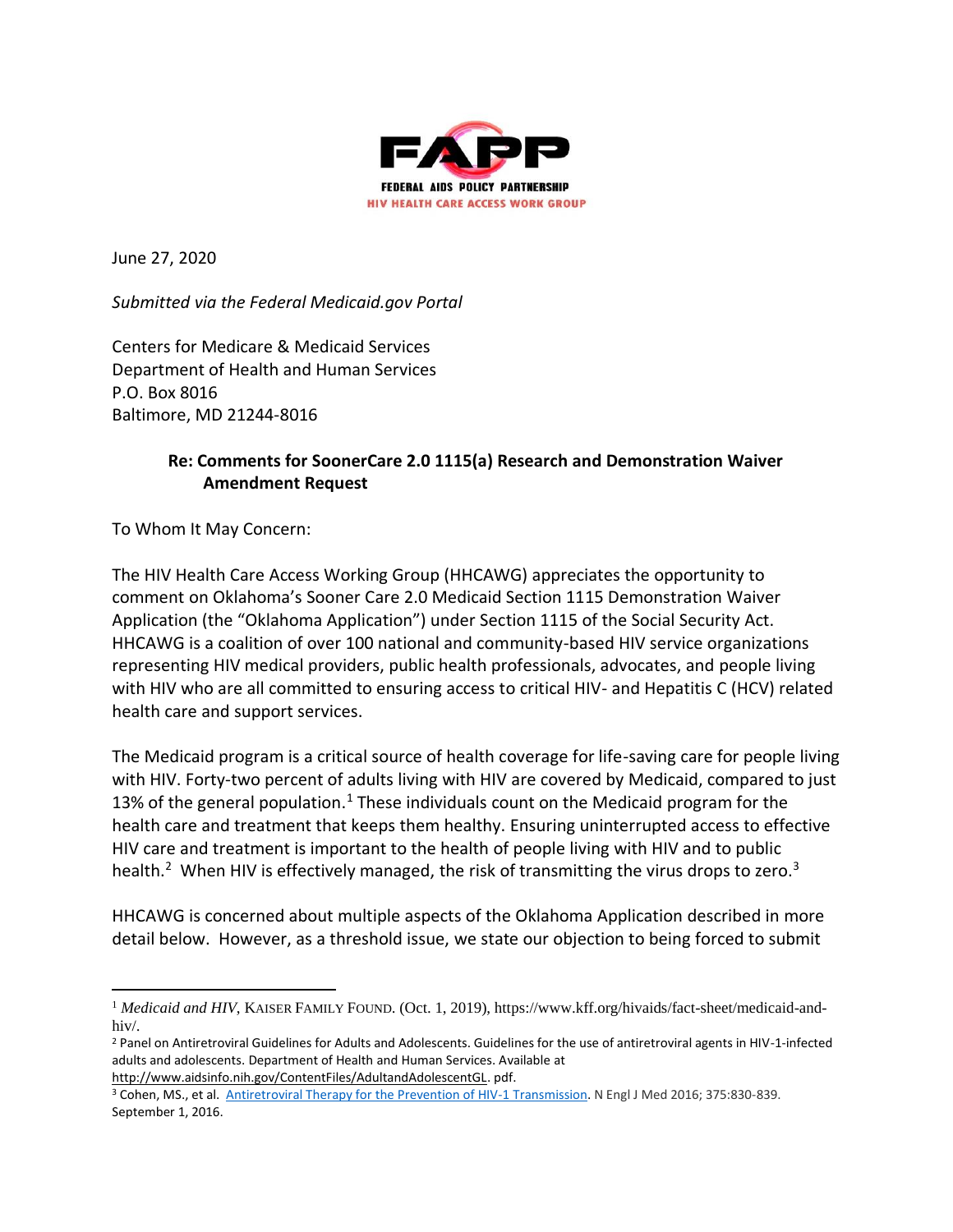comments on a vague and incorrect application that the Centers for Medicare & Medicaid Services (CMS) should rightly return as incomplete.

After CMS certified the Oklahoma Application as complete, the state took multiple actions that now render the Application incorrect. Most importantly, Oklahoma states in its Application that it has submitted a state plan amendment to expand eligibility to adults ages 19-64 with incomes up to 133% of the federal poverty level effective July 1, 2020, projecting enrollment of 128,703 individuals in the first year. Subsequently Oklahoma Governor Kevin Stitt vetoed the legislation authorizing funding for this expansion, and on May 28 the state formally withdrew the state plan amendment. As a result, the state will not be expanding coverage effective July 1. This undermines the heart of the application, as these projections were used in calculating the state's required budget neutrality estimates.

The federal comment period, as required by 42 CFR § 431.416, is to allow members of the public a meaningful opportunity to comment on the application being reviewed. The changes made by Oklahoma subsequent to CMS certifying the Application as complete render this impossible. While we state our objections as best we can below, it is difficult to assess the impact the Oklahoma Application will have on beneficiaries due to its vague, incomplete, and incorrect nature. **We request that CMS withdraw its certification of completeness as improperly granted and return the application to the state for correction.**

Should CMS continue with the review process, our remaining comments point out why the waiver should be rejected.

# **I. Oklahoma's proposed work requirement would violate the core objective of the Medicaid program**

While HHCAWG understands and supports the value of work, we object to Oklahoma's proposal to impose a work requirement as a condition of eligibility for the new adult expansion group. Oklahoma's proposal would require that enrollees complete at least 80 hours of work or workrelated activities, or else be disenrolled and lose their coverage unless and until they can verify their compliance, meaning many will not be able to re-enroll.

If approved, the Oklahoma Application would violate the basic conditions required for approval of a section 1115 waiver. Section 1115(a) of the Social Security Act, codified at 42 U.S.C. § 1315(a), allows a federal waiver to facilitate a State's "experimental, pilot, or demonstration project" that, "in the judgment of the Secretary, is likely to assist in promoting the objectives" of the Medicaid program. One of the primary objectives of Medicaid, as explained by § 1901 of the Social Security Act, is to enable each State to furnish "medical assistance on behalf of families with dependent children and of aged, blind, or disabled individuals, whose income and costs are insufficient to meet the costs of medically necessary services."<sup>4</sup> This core objective

<sup>4</sup> 42 U.S.C. § 1396-1.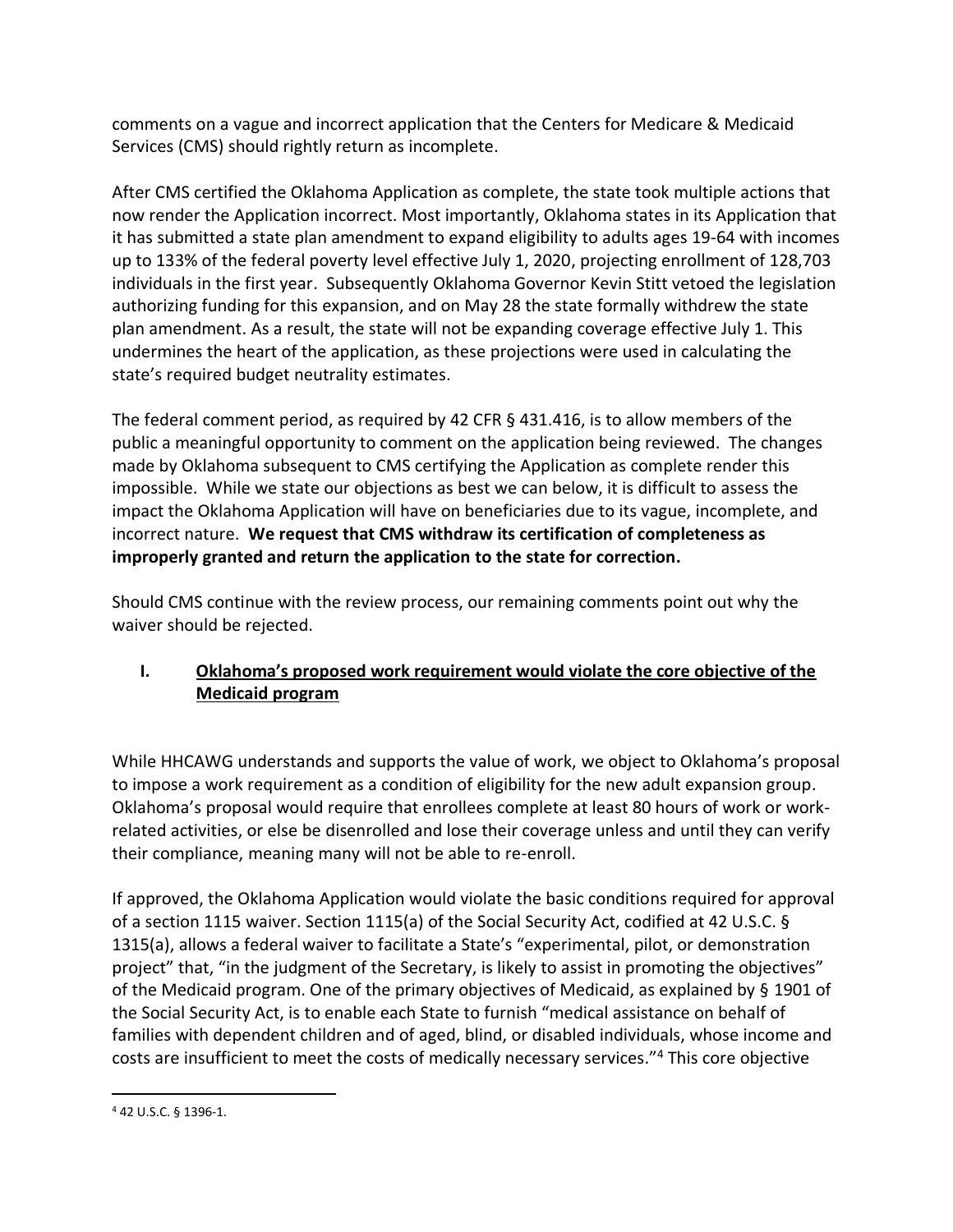was re-affirmed in recent court decisions vacating approval of waivers that similarly condition eligibility on satisfying a work requirement. These decisions found providing health coverage to Medicaid enrollees is a "central objective" of the Medicaid program, and that work requirements of this sort fail to promote or provide coverage.<sup>5</sup>

Oklahoma estimates that around five percent of enrollees subject to the work requirement (and other eligibility barriers, such as enforceable premiums) will be unable to meet them, and will therefore lose coverage. This estimate is likely grossly understated. Experience from Arkansas, the first state to implement a work requirement is instructive: the Arkansas demonstration has resulted in over 18,000 individuals losing coverage.<sup>6</sup> New Hampshire, the second state to try implementing work requirements, had a similarly poor experience by failing to reach 20,000 of the 50,000 individuals subject to the new requirement. As a result, New Hampshire's governor suspended the demonstration and prevented coverage losses, after which the waiver was vacated in federal district court.<sup>7</sup> A work requirement that will inevitably lead to otherwise eligible individuals being removed from the Medicaid rolls cannot be reconciled with the core purpose of Medicaid to furnish medical assistance.

Oklahoma's Application proposes to take coverage away from people who can't meet a work requirement because the demonstration hypothesizes that it will increase employment rates and income of enrollees. This is not an objective of Medicaid, as the District of Columbia Circuit Court of Appeals unanimously found in *Gresham v. Azar*, stating "Congress has not conditioned the receipt of Medicaid benefits on fulfilling work requirements or taking steps to end receipt of governmental benefits.<sup>8</sup>" Approving policies that cause coverage losses, increase the number of uninsured individuals, and leaves individuals without access to health services cannot be justified as a lawful and proper use of Section 1115's waiver authority.

## **II. Work requirements threaten to disproportionately harm individuals living with HIV and other chronic health conditions**

Individuals living with chronic illnesses stand to be disproportionately harmed by this proposal. Many individuals who live with a chronic illness that makes maintaining employment impossible are not considered "disabled" by Medicaid standards, and would be subject to the work requirement. Chronic illnesses can produce symptoms or disabilities that are not visible, yet serve as impediments to steady employment. Additionally, some chronic conditions like multiple sclerosis produce periods of inability to work due to medication side effects or symptom flare-ups; employees with these conditions require flexible work arrangements that can be hard to find or keep. Episodic disabilities can produce an uneven work history, which in turn can make it more difficult for a person to find consistent employment. These burdens

<sup>5</sup> *See, e.g. Gresham v. Azar,* 950 F.3d 93 (D.C. Cir. 2020); *Philbrick v Azar,* 397 F.Supp.3d 11 (D.D.C. 2019).

<sup>6</sup> Benjamin D. Sommers, *et al.,* "Medicaid Work Requirements — Results from the First Year in Arkansas," New England Journal of Medicine, September 12, 2019, [https://www.nejm.org/doi/full/10.1056/NEJMsr1901772.](https://www.nejm.org/doi/full/10.1056/NEJMsr1901772)

<sup>7</sup> *Philbrick v Azar,* 397 F.Supp.3d 11 (D.D.C. 2019).

<sup>8</sup> *Gresham v. Azar,* 950 F.3d 93, 102 (D.C. Cir. 2020)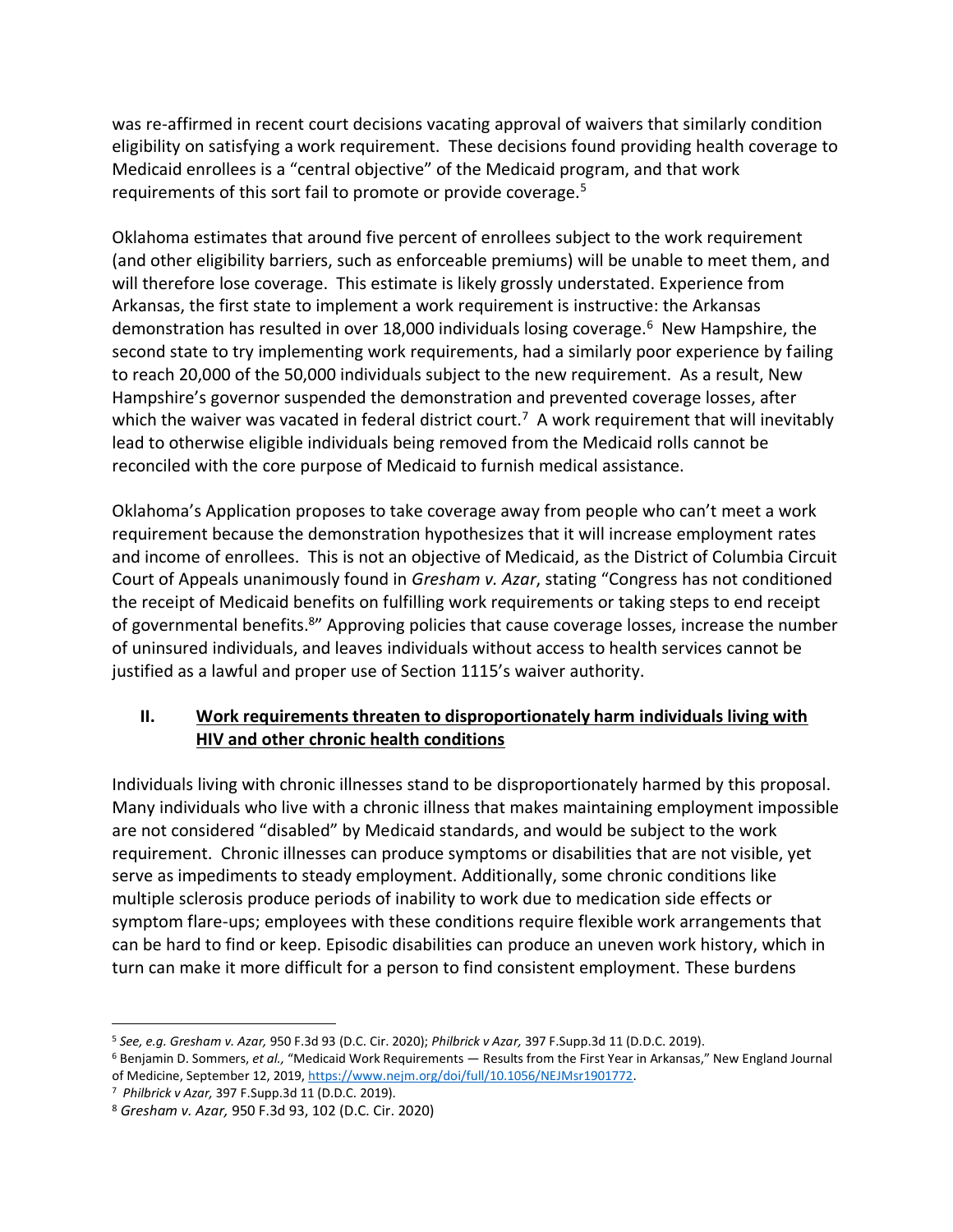particularly affect people living with chronic illnesses or disabilities, as consistent access to medical care is key to the management of symptoms and overall long-term wellness.

While the Oklahoma Application ostensibly notes 12 enrollee categories that will be exempt from the work requirement, the state gives little clarity as to who would qualify in many of the categories. For example, the Application notes that individuals "medically certified as physically or mentally unfit for employment" will be exempt, but does not specify what kinds of conditions would qualify, how difficult it will be to obtain medical certification, or how long an exemption lasts. At a minimum, people living with HIV should not be forced to re-certify that they are HIV positive and therefore qualify for an exemption once secured.

Further, the complexity involved in tracking and applying exemptions is likely to prove unduly burdensome and has the potential to disrupt coverage for individuals that require continuity of care. The history of administering exemptions to work requirements in other public benefits program shows that states often make mistakes and end up sanctioning beneficiaries that are not formally subject to the requirement. The administrative challenges associated with implementing work requirements would be more pronounced in Medicaid than in the Supplemental Nutrition Assistance Program (SNAP) and Temporary Assistance for Needy Families (TANF) programs, which have struggled with implementation. SNAP and TANF require substantial interactions with participants, including interviews and frequent reporting. States have encountered numerous obstacles to accurately applying these policies. States' administration of these policies in the SNAP program was error prone, applied inaccurately, and led to eligible individuals being denied benefits.<sup>9</sup> When first implemented, a U.S. Food and Nutrition Service analysis found that policies were "difficult to administer and too burdensome for the States." One of the biggest shifts was tracking benefit receipt over time, rather than circumstances in a single month, which was a fundamental change to program administration.<sup>10</sup> Historical analysis of state experience implementing work requirements in TANF suggests that adding similar requirements to Medicaid could cost states thousands of dollars per beneficiary.<sup>11</sup>

Oklahoma has not adequately considered the disproportionate effect these harmful policies will have on individuals living with chronic health conditions, despite numerous state comments speaking directly to this issue. Accordingly, Oklahoma has not satisfied the requirement that issues raised during the public notice procedure are considered during development of the final application.<sup>12</sup>

<sup>9</sup> USDA Office of Inspector General, FNS Controls over SNAP Benefits for Able-Bodied Adults Without Dependents, September 2016[, https://www.usda.gov/oig/webdocs/27601-0002-31.pdf.](https://www.usda.gov/oig/webdocs/27601-0002-31.pdf)

<sup>10</sup> Mathematica Policy Research, Inc., Imposing a Time Limit on Food Stamp Receipt: Implementation of the Provisions and Effects on Food Stamp Participation (2001).

<sup>&</sup>lt;sup>11</sup> Gayle Hamilton et al., "National Evaluation of Welfare-to-Work Strategies: How Effective Are Different Welfare-to-Work Approaches? Five-Year Adult and Child Impacts for Eleven Programs," Manpower Demonstration Research Corporation, December 2001, Table 13.1.

<sup>12</sup> 42 C.F.R. § 431.412(a)(1)(viii).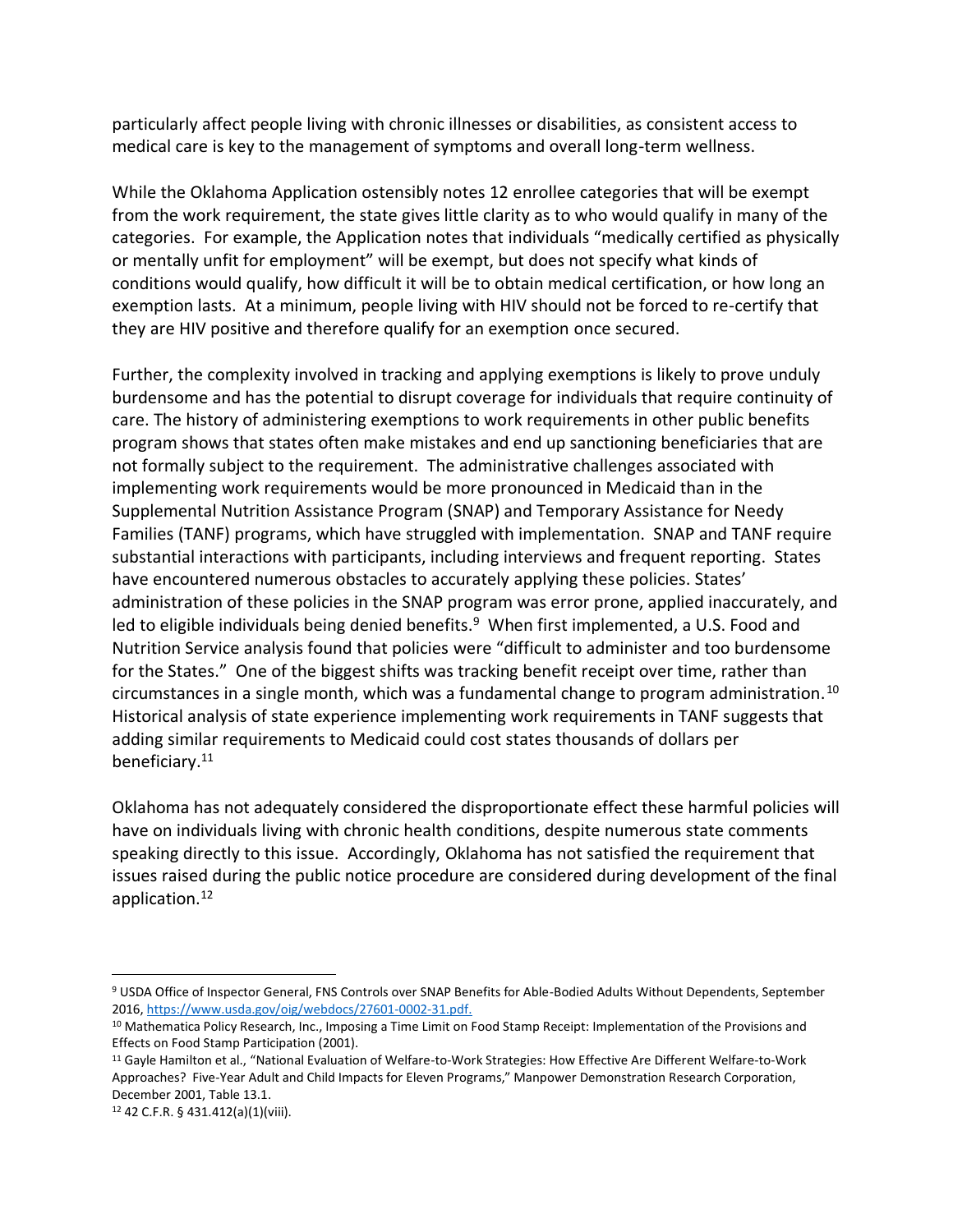### **III. Capping federal Medicaid funding is will risk access to care**

Pursuant to CMS' "Healthy Adult Opportunity" guidance (which we have previously objected  $to$ <sup>13</sup>), Oklahoma seeks to limit its federal Medicaid funding for the new adult expansion group via a per-member amount multiplied by the number of individuals enrolled (or projected to be enrolled). Perhaps more than elsewhere in the Application, it is particularly difficult to provide comment on the request to implement a per-capita cap, as the Application provides little information as to how this fundamental shift in funding will affect enrollees, providers, facilities, etc. Furthermore, the Application provides no details about how the cap will functionally work or even how much capped funding the state can expect to receive. As discussed above, the state's enrollment and expenditure estimates rest on the false assumption that expansion began in July 2020 with the waiver taking effect in July 2021.

Particularly during a pandemic that is placing tremendous burdens on the health care system and Medicaid in particular, this proposal is unwise at best. Unemployment in Oklahoma is expected to rise beyond current level by up to an additional 320,000 individuals, which is likely to be accompanied by an increase in Medicaid enrollment.<sup>14</sup> Limiting the amount of funding Oklahoma receives from the federal government to run its Medicaid program will make is drastically harder to respond to the ongoing public health crisis and ensuing economic downturn, and will unavoidably harm patients. As we noted previously, capping federal Medicaid funding has the likely potential to undermine the President's Ending the HIV Epidemic Initiative announced just last year.<sup>15</sup>

Regardless, we note that the request to transition funding to a per-capita cap is illegal and cannot be approved under Section 1115. Medicaid's funding mechanisms are outlined in Section 1903 of the Social Security Act, codified at 42 U.S.C. § 1396b. Section 1903 states that the HHS Secretary "shall pay to each State…the [federal match] of the total amount expended…as medical assistance under the State plan...."<sup>16</sup> Section 1903, however, is not a waivable provision. Under Section 1115(a) of the Social Security Act, codified at 42 U.S.C. § 1315(a), the Secretary may waive certain requirements of Medicaid; namely, those found in sections 2, 402, 454, 1002, 1402, 1602, and 1902. If Congress had intended Section 1903 to be waivable as well, it would have listed it in the statute. The Centers for Medicare and Medicaid Services (CMS) itself has unambiguously stated that "Section 1115(a)(i) waiver authority extends only to provisions of section 1902 of the Act."<sup>17</sup> In 2018, CMS denied a Section 1115 waiver request that would have partially changed North Carolina's federal matching rate by

<sup>&</sup>lt;sup>13</sup> HIV Health Care Access Working Group, Letter to Secretary Azar and Administrator Verma (February 28, 2020): <https://www.chlpi.org/wp-content/uploads/2013/12/HHCAWG-Block-Grant-Letter.pdf>

<sup>14</sup> COVID-19 Impact on Medicaid, Marketplace, and the Uninsured by State. Health Management Associates. April 3, 2020. Accessed at[: https://www.healthmanagement.com/wp-content/uploads/HMA-Estimates-of-COVID-Impact-on-Coverage-public](https://www.healthmanagement.com/wp-content/uploads/HMA-Estimates-of-COVID-Impact-on-Coverage-public-version-for-April-3-830-CT.pdf)[version-for-April-3-830-CT.pdf.](https://www.healthmanagement.com/wp-content/uploads/HMA-Estimates-of-COVID-Impact-on-Coverage-public-version-for-April-3-830-CT.pdf)

<sup>15</sup> Ending the HIV Epidemic: A Plan for America, Department of Health and Human Services: https://www.hhs.gov/blog/2019/02/05/ending-the-hiv-epidemic-a-plan-for-america.html. <sup>16</sup> Social Security Act § 1903(a)(1), 42 U.S.C. § 1396b(a)(1) (2012).

<sup>&</sup>lt;sup>17</sup> Letter from Seema Verma, Adm'r, U.S. Ctrs. for Medicare & Medicaid Servs., to Dave Richard, Deputy Sec'y for Medical Assistance, N.C. Dep't of Health & Human Servs. (Oct. 19, 2018).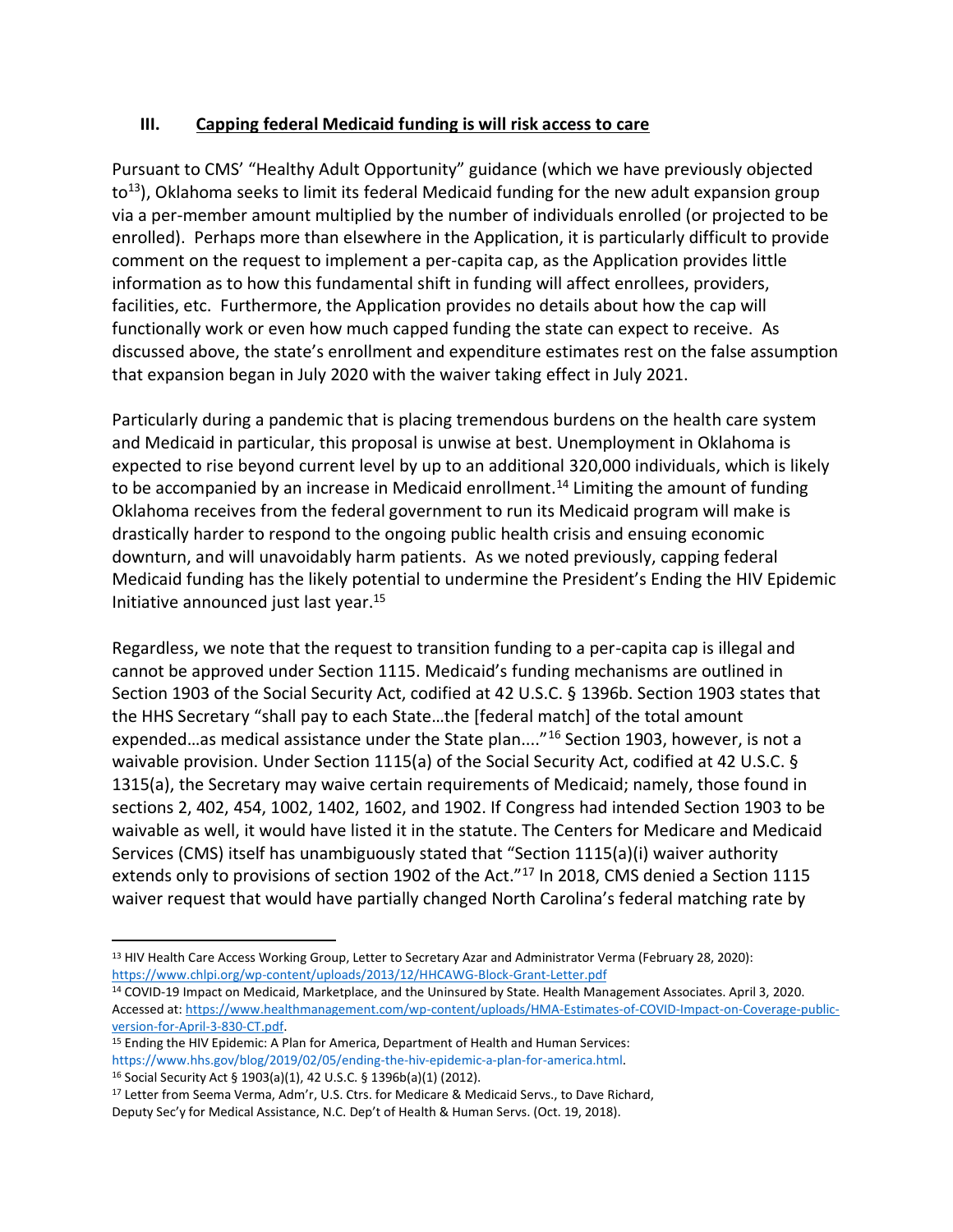waiving Section 1905(b). In this denial, CMS acknowledged that it lacked the legal authority to change the Medicaid funding structure.<sup>18</sup>

The only legal way to construct Medicaid block grants or per capita caps is through a statutory change. Congress debated this kind of change in 2017,  $19$  but ultimately decided not to pass it. HHS cannot accomplish through waivers something that the majority of Congress clearly did not intend to achieve. The HHS budget for fiscal year 2020 mentions legislative efforts to convert Medicaid to a block grant or per capita capped funding structure.<sup>20</sup> This indicates that HHS is well aware of the fact that capped funding can only legally be accomplished by statutory change, not through a Section 1115 waiver. $21$ 

### **Conclusion**

We appreciate the opportunity to provide comments on the Oklahoma Application. Our comments include numerous citations to supporting research, including direct links to the research for CMS' benefit in reviewing our comments. We direct CMS to each of the studies cited and made available to the agency through active hyperlinks, and we request that the full text of each of the studies cited, along with the full text of our comments and the attached report be considered part of the administrative record in this matter for purposes of the Administrative Procedure Act.

For the reasons described above, we urge CMS to either de-certify as incomplete or otherwise reject the Oklahoma Application in order to ensure that the 1115 waiver program promotes, rather than undermines, the objectives of the Medicaid program, and that people living with and at risk of HIV and other chronic health conditions retain access to crucial medications and health care services. Please contact HHCAWG co-chairs Phil Waters with the Center for Health Law and Policy Innovation at pwaters@law.harvard.edu, Amy Killelea with the National Alliance of State and Territorial AIDS Directors at akillelea@nastad.org, or Rachel Klein with The AIDS Institute at rklein@taimail.org with any questions.

Respectfully submitted by the undersigned organizations:

<sup>18</sup> *See* Hannah Katch et al., *Tennessee Block Grant Proposal Threatens Care for Medicaid Beneficiaries*, CENTER FOR BUDGET AND POLICY PRIORITIES (Sept. 25, 2019), https://www.cbpp.org/research/health/tennessee-block-grant-proposal-threatens-care-formedicaid-beneficiaries.

<sup>19</sup> *See, e.g.,* American Health Care Act of 2017, H.R. 1628, 115th Cong. § 121 (2017); Better Care Reconciliation Act of 2017, S. Amdt. 270 to H.R. 1628, 115th Cong. §§ 132–133 (2017); "Graham-Cassidy amendment," S. Amdt. 1030 to H.R. 1628, 115th Cong. §§ 124–125 (2017).

<sup>20</sup> *See* U.S. DEP'T OF HEALTH & HUMAN SERVS., PUTTING AMERICA'S HEALTH FIRST: FY 2020 PRESIDENT'S BUDGET FOR HHS, 69, 103 (2019).

<sup>21</sup> *See* Letter from Frank Pallone, Jr., Chairman, U.S. House of Representatives Comm. on Energy & Commerce, to Alex M. Azar, Sec'y, U.S. Dep't of Health & Human Servs. (Jun. 27, 2019).